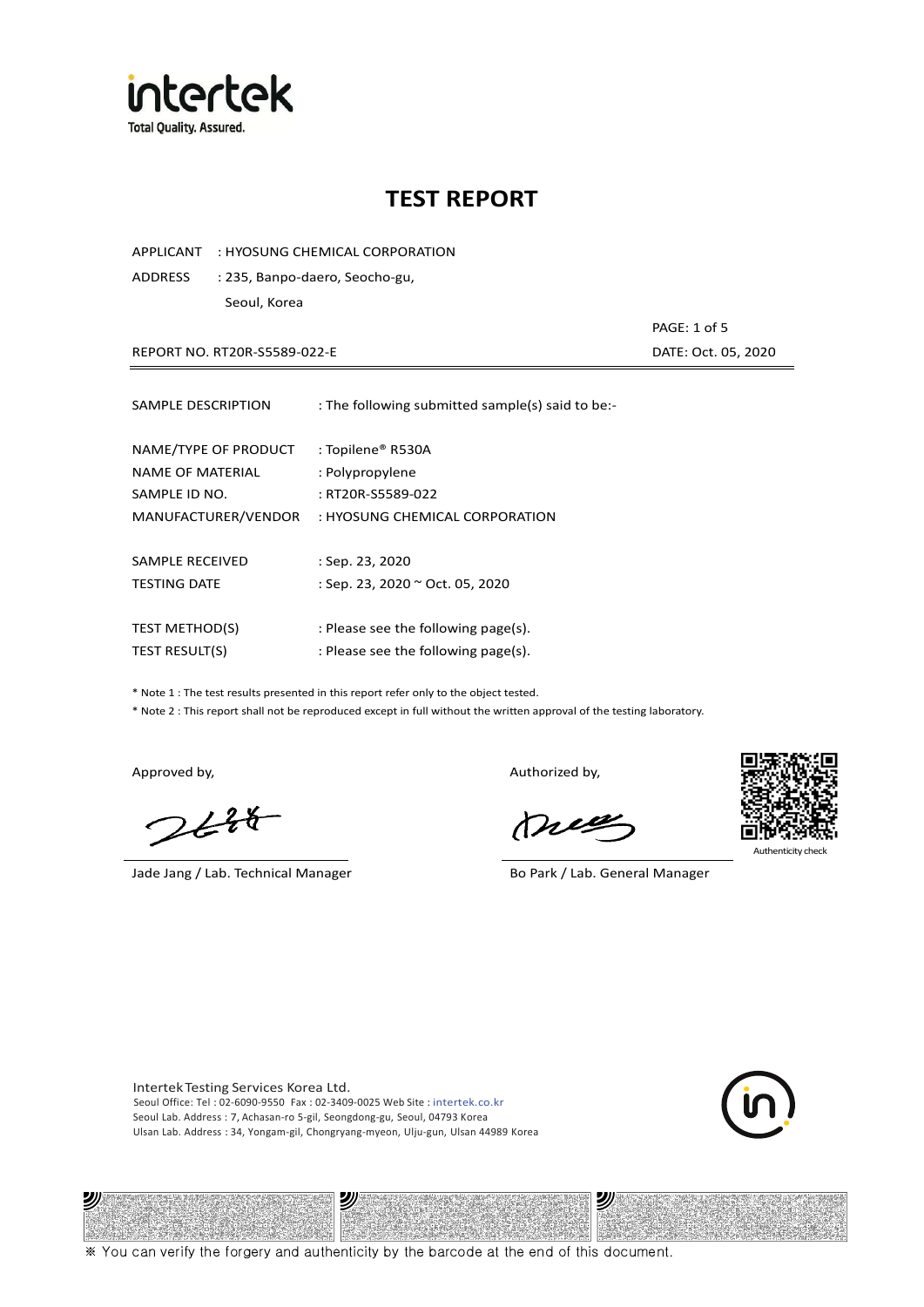

REPORT NO. RT20R-S5589-022-E DATE: Oct. 05, 2020

PAGE: 2 of 5

SAMPLE ID NO. : RT20R-S5589-022 SAMPLE DESCRIPTION : Topilene® R530A

| <b>TEST ITEM</b>                        | <b>UNIT</b> | <b>TEST METHOD</b>                                                                                                                          | <b>MDL</b>     | <b>RESULT</b> |
|-----------------------------------------|-------------|---------------------------------------------------------------------------------------------------------------------------------------------|----------------|---------------|
| Cadmium (Cd)                            | mg/kg       | With reference to<br>IEC 62321-5 Edition 1.0: 2013.                                                                                         | 0.5            | N.D.          |
| Lead (Pb)                               | mg/kg       | by acid digestion and<br>determined by ICP-OES                                                                                              | 5              | N.D.          |
| Mercury (Hg)                            | mg/kg       | With reference to<br>IEC 62321-4 Edition 1.0 : 2013,<br>by acid digestion and<br>determined by ICP-OES                                      | $\overline{2}$ | N.D.          |
| Hexavalent Chromium (Cr <sup>6+</sup> ) | mg/kg       | With reference to<br>IEC 62321-7-2<br>Edition 1.0 : 2017,<br>by alkaline/toluene digestion<br>and determined by UV-VIS<br>Spectrophotometer | 8              | N.D.          |
| Polybrominated Biphenyl (PBBs)          |             |                                                                                                                                             |                |               |
| Monobromobiphenyl                       | mg/kg       |                                                                                                                                             | 5              | N.D.          |
| Dibromobiphenyl                         | mg/kg       |                                                                                                                                             | 5              | N.D.          |
| Tribromobiphenyl                        | mg/kg       |                                                                                                                                             | 5              | N.D.          |
| Tetrabromobiphenyl                      | mg/kg       | With reference to                                                                                                                           | 5              | N.D.          |
| Pentabromobiphenyl                      | mg/kg       | IEC 62321-6 Edition 1.0 : 2015,                                                                                                             | 5              | N.D.          |
| Hexabromobiphenyl                       | mg/kg       | by solvent extraction and                                                                                                                   | 5              | N.D.          |
| Heptabromobiphenyl                      | mg/kg       | determined by GC/MS                                                                                                                         | 5              | N.D.          |
| Octabromobiphenyl                       | mg/kg       |                                                                                                                                             |                | N.D.          |
| Nonabromobiphenyl                       | mg/kg       |                                                                                                                                             | 5              | N.D.          |
| Decabromobiphenyl                       | mg/kg       |                                                                                                                                             | 5              | N.D.          |
| Polybrominated Diphenyl Ether (PBDEs)   |             |                                                                                                                                             |                |               |
| Monobromodiphenyl ether                 | mg/kg       |                                                                                                                                             | 5              | N.D.          |
| Dibromodiphenyl ether                   | mg/kg       |                                                                                                                                             | 5              | N.D.          |
| Tribromodiphenyl ether                  | mg/kg       |                                                                                                                                             | 5              | N.D.          |
| Tetrabromodiphenyl ether                | mg/kg       | With reference to                                                                                                                           | 5              | N.D.          |
| Pentabromodiphenyl ether                | mg/kg       | IEC 62321-6 Edition 1.0 : 2015,                                                                                                             | 5              | N.D.          |
| Hexabromodiphenyl ether                 | mg/kg       | by solvent extraction and                                                                                                                   | 5              | N.D.          |
| Heptabromodiphenyl ether                | mg/kg       | determined by GC/MS                                                                                                                         | 5              | N.D.          |
| Octabromodiphenyl ether                 | mg/kg       |                                                                                                                                             | 5              | N.D.          |
| Nonabromodiphenyl ether                 | mg/kg       |                                                                                                                                             | 5              | N.D.          |
| Decabromodiphenyl ether                 | mg/kg       |                                                                                                                                             | 5              | N.D.          |

Tested by : Jooyeon Lee, Seulgi Park, Jessica Kang

Notes : mg/kg = ppm = parts per million  $<$  = Less than

沙

N.D. = Not detected ( <MDL )

MDL = Method detection limit

Intertek Testing Services Korea Ltd. Seoul Office: Tel : 02-6090-9550 Fax : 02-3409-0025 Web Site : intertek.co.kr Seoul Lab. Address : 7, Achasan-ro 5-gil, Seongdong-gu, Seoul, 04793 Korea Ulsan Lab. Address : 34, Yongam-gil, Chongryang-myeon, Ulju-gun, Ulsan 44989 Korea

沙



沙

※ You can verify the forgery and authenticity by the barcode at the end of this document.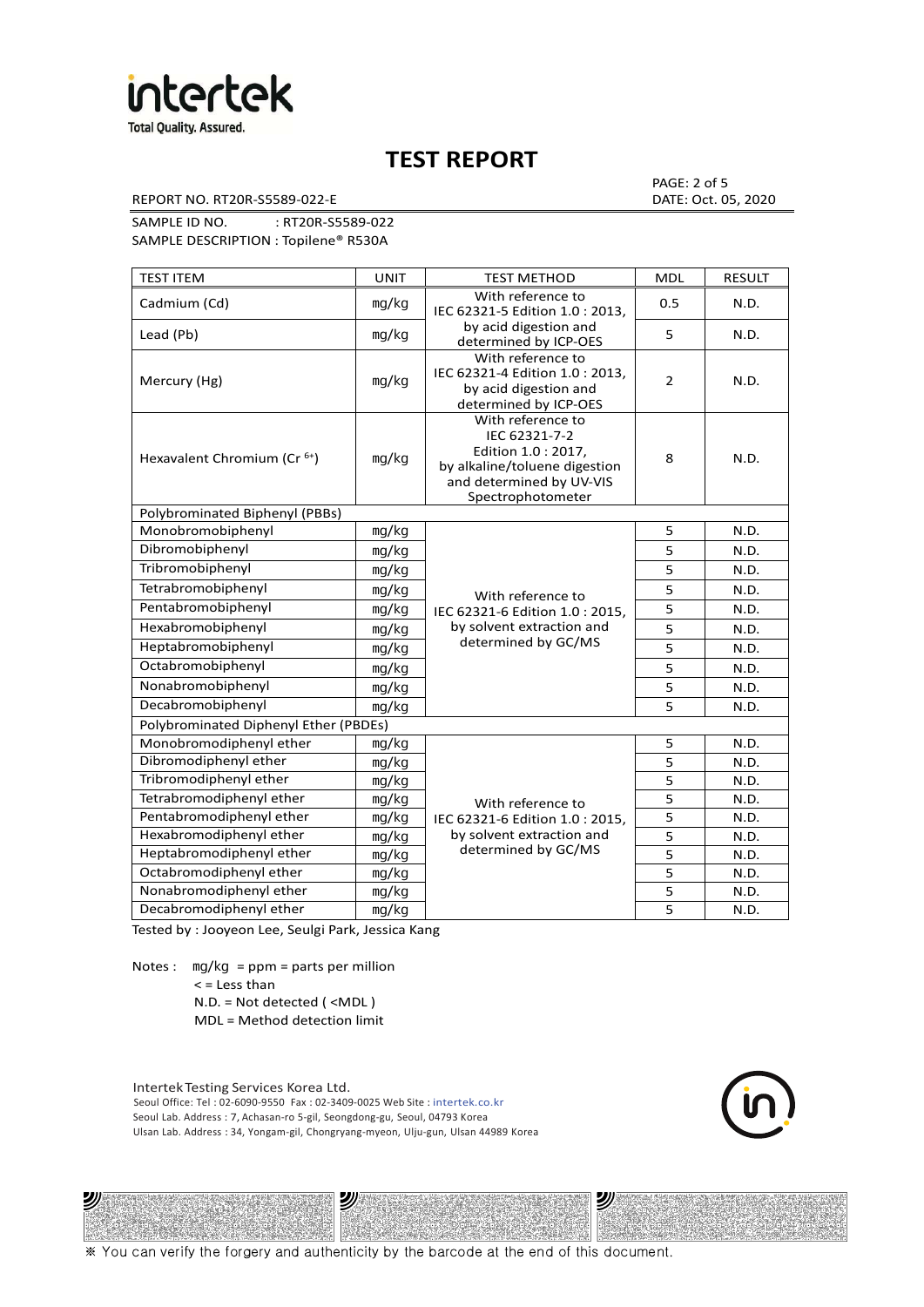

REPORT NO. RT20R-S5589-022-E DATE: Oct. 05, 2020

PAGE: 3 of 5

SAMPLE ID NO. : RT20R-S5589-022 SAMPLE DESCRIPTION : Topilene® R530A

| <b>TEST ITEM</b>                     | CAS NO.       | <b>UNIT</b> | <b>TEST METHOD</b>                                      | <b>MDL</b> | <b>RESULT</b> |
|--------------------------------------|---------------|-------------|---------------------------------------------------------|------------|---------------|
| Dibutyl phthalate<br>(DBP)           | $84 - 74 - 2$ | mq/kg       | With reference to<br>IEC 62321-8<br>Edition 1.0 : 2017, | 50         | N.D.          |
| Di(2-ethylhexyl) phthalate<br>(DEHP) | 117-81-7      | mg/kg       |                                                         | 50         | N.D.          |
| Benzyl butyl phthalate<br>(BBP)      | 85-68-7       | mg/kg       | by solvent extraction<br>and determined by<br>GC/MS     | 50         | N.D.          |
| Diisobutyl phthalate<br>(DIBP)       | $84 - 69 - 5$ | mg/kg       |                                                         | 50         | N.D.          |

Tested by : Jessica Kang

Notes :  $mq/kg = ppm = parts per million$  $<$  = Less than N.D. = Not detected ( <MDL ) MDL = Method detection limit

\* View of sample as received;-

沙



Intertek Testing Services Korea Ltd. Seoul Office: Tel : 02-6090-9550 Fax : 02-3409-0025 Web Site : intertek.co.kr Seoul Lab. Address : 7, Achasan-ro 5-gil, Seongdong-gu, Seoul, 04793 Korea Ulsan Lab. Address : 34, Yongam-gil, Chongryang-myeon, Ulju-gun, Ulsan 44989 Korea

沙



沙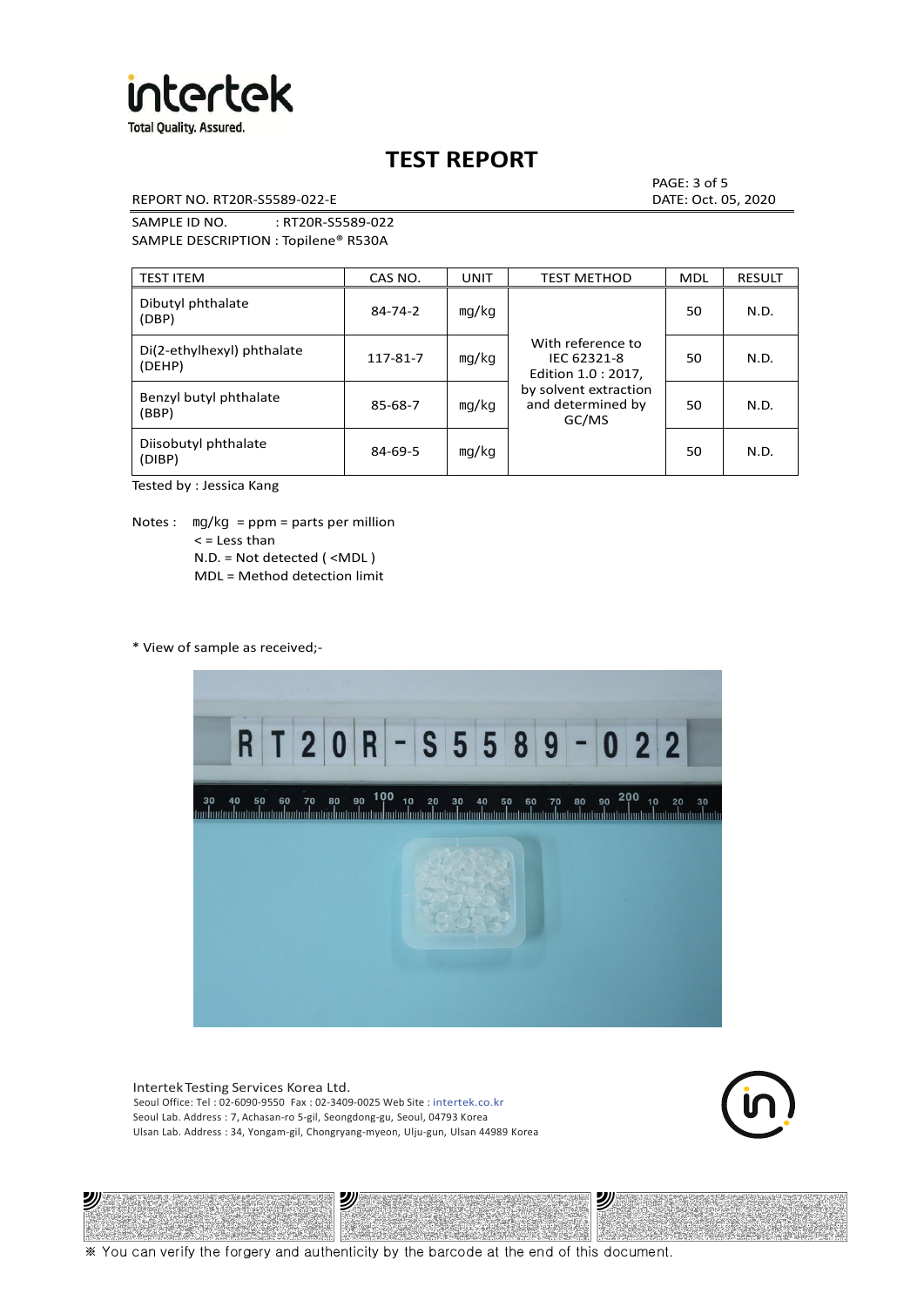

**Total Quality. Assured.** 

## **TEST REPORT**

REPORT NO. RT20R-S5589-022-E DATE: Oct. 05, 2020

PAGE: 4 of 5

SAMPLE ID NO. : RT20R-S5589-022 SAMPLE DESCRIPTION : Topilene® R530A



| *1 : List of appropriate acid : |                                                                     |
|---------------------------------|---------------------------------------------------------------------|
| Material                        | Acid added for digestion                                            |
| <b>Polymers</b>                 | $HNO3$ , HCl, HF, H <sub>2</sub> O <sub>2</sub> , H3BO <sub>3</sub> |
| Metals                          | $HNO3$ . HCl. HF                                                    |
| Electronics                     | $HNO3$ , HCl, H <sub>2</sub> O <sub>2</sub> , HBF <sub>4</sub>      |

\*2 : The samples were dissolved totally by pre-conditioning method according to above flow chart.

Intertek Testing Services Korea Ltd. Seoul Office: Tel : 02-6090-9550 Fax : 02-3409-0025 Web Site : intertek.co.kr Seoul Lab. Address : 7, Achasan-ro 5-gil, Seongdong-gu, Seoul, 04793 Korea Ulsan Lab. Address : 34, Yongam-gil, Chongryang-myeon, Ulju-gun, Ulsan 44989 Korea

沙

沙



沙